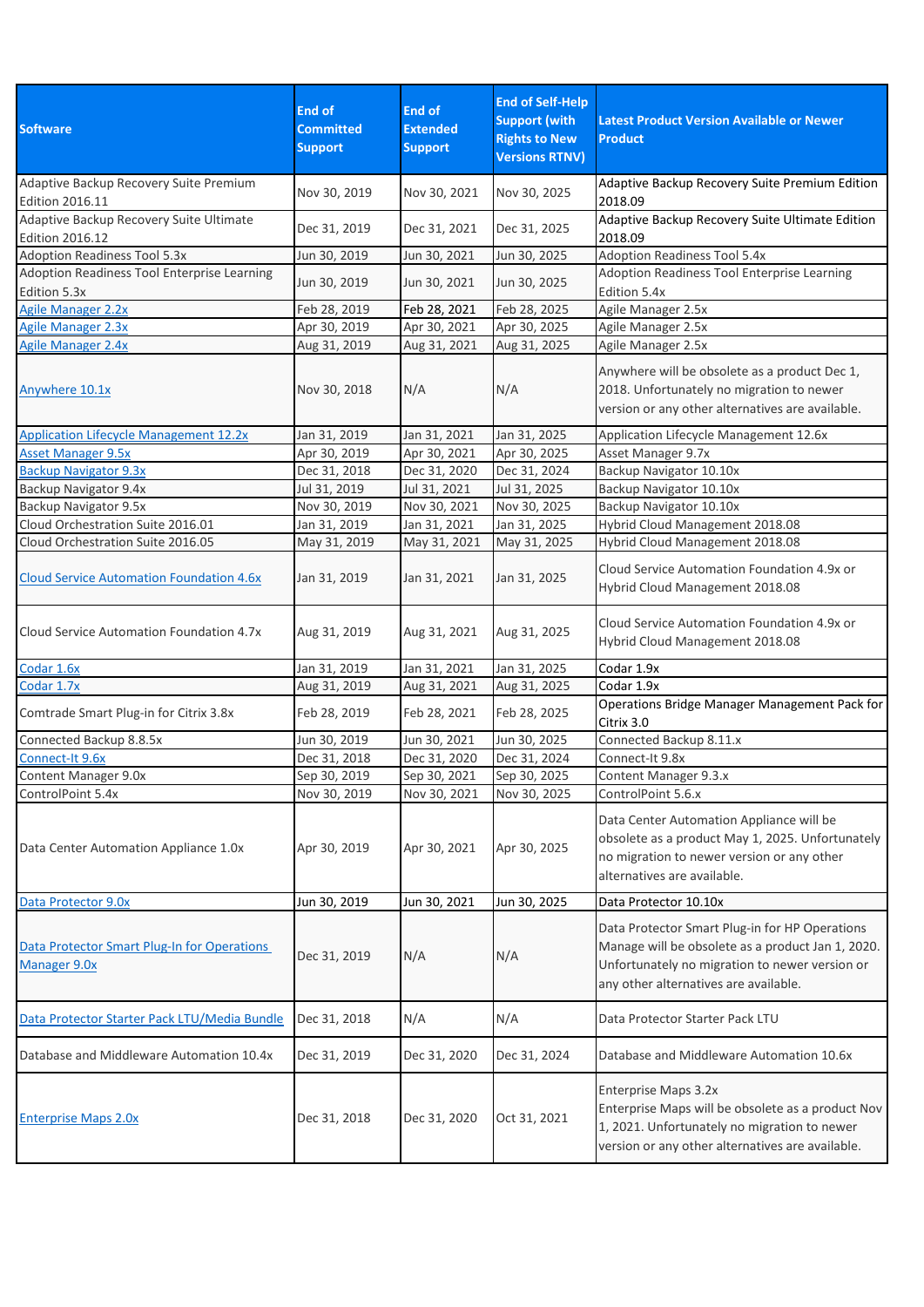| <b>Enterprise Maps 3.0x</b>                                                 | Nov 30, 2019 | Oct 31, 2021 | N/A          | Enterprise Maps 3.2x<br>Enterprise Maps will be obsolete as a product Nov<br>1, 2021. Unfortunately no migration to newer<br>version or any other alternatives are available.                                                                                                                                              |
|-----------------------------------------------------------------------------|--------------|--------------|--------------|----------------------------------------------------------------------------------------------------------------------------------------------------------------------------------------------------------------------------------------------------------------------------------------------------------------------------|
| <b>IDOL 11.2x</b>                                                           | Nov 30, 2019 | Nov 30, 2021 | Nov 30, 2025 | <b>IDOL 12.1x</b>                                                                                                                                                                                                                                                                                                          |
| <b>Intelligent Management Center version 7.0x for</b><br><b>NNMi</b>        | Jun 30, 2019 | N/A          | N/A          | Intelligent Management Center will be obsolete as<br>a product Jul 1, 2019. Unfortunately no migration<br>to newer version or any other alternatives are<br>available.                                                                                                                                                     |
| IT Business Analytics 10.0x                                                 | Jun 30, 2019 | Jun 30, 2021 | Jun 30, 2025 | IT Business Analytics 10.1x or<br>IT Business Analytics without Business Objects<br>10.1x                                                                                                                                                                                                                                  |
| IT Business Analytics without Business Objects<br>10.1x                     | Sep 30, 2019 | Sep 30, 2021 | Sep 30, 2025 | Please contact your Micro Focus Representative<br>or Micro Focus Business Partner                                                                                                                                                                                                                                          |
| <b>IT Operations Compliance 1.0x</b>                                        | Jul 31, 2019 | Jul 31, 2021 | Oct 31, 2021 | IT Operations Compliance 1.2<br>IT Operations Compliance will be obsolete as a<br>product Nov 1 2021. Data Center Automation<br>(DCA) Suite is a potential replacement. Please<br>contact your Micro Focus Representative or Micro<br>Focus Business Partner to request a briefing on<br>latest innovations for DCA Suite. |
| <b>IT Operations Compliance 1.1x</b>                                        | Sep 30, 2019 | Sep 30, 2021 | N/A          | IT Operations Compliance 1.2<br>IT Operations Compliance will be obsolete as a<br>product Nov 1 2021. Data Center Automation<br>(DCA) Suite is a potential replacement. Please<br>contact your Micro Focus Representative or Micro<br>Focus Business Partner to request a briefing on<br>latest innovations for DCA Suite. |
| <b>IT Service Management Automation Suite</b><br>2016.06                    | Jul 31, 2019 | Jul 31, 2021 | Jul 31, 2025 | Service Management Automation Suite 2018.08                                                                                                                                                                                                                                                                                |
| <b>IT Service Management Automation Suite</b><br>2016.10                    | Nov 30, 2019 | Nov 30, 2021 | Nov 30, 2025 | Service Management Automation Suite 2018.08                                                                                                                                                                                                                                                                                |
| JobCenter 13.02                                                             | Feb 28, 2019 | Feb 28, 2021 | Feb 28, 2025 | JobCenter 15.01                                                                                                                                                                                                                                                                                                            |
| JobCenter 14.01                                                             | May 31, 2019 | May 31, 2021 | May 31, 2025 | JobCenter 15.01                                                                                                                                                                                                                                                                                                            |
| KeyView 11.2x                                                               | Nov 30, 2019 | Nov 30, 2021 | Nov 30, 2025 | KeyView 12.1x                                                                                                                                                                                                                                                                                                              |
| Lean Unified Functional Testing 12.5x                                       | Jul 31, 2019 | Jul 31, 2021 | Jul 31, 2025 | Lean Unified Functional Testing 14.5x                                                                                                                                                                                                                                                                                      |
| Legal Hold 3.9x                                                             | Jul 31, 2019 | Jul 31, 2021 | Jul 31, 2025 | Legal Hold Software 3.10x                                                                                                                                                                                                                                                                                                  |
| LoadRunner 12.5x                                                            | Aug 30, 2019 | Aug 30, 2021 | Aug 30, 2025 | Load Runner 12.6x                                                                                                                                                                                                                                                                                                          |
| <b>Mobile Center 1.1x</b>                                                   | Jun 30, 2019 | Jun 30, 2021 | Jun 30, 2025 | Mobile Center 2.8x                                                                                                                                                                                                                                                                                                         |
| <b>Mobile Center 1.5x</b>                                                   | Sep 30, 2019 | Sep 30, 2021 | Sep 30, 2025 | Mobile Center 2.8x                                                                                                                                                                                                                                                                                                         |
| <b>Network Automation 10.1x</b>                                             | Jun 30, 2019 | Jun 30, 2021 | Jun 30, 2025 | Network Automation 2018.08                                                                                                                                                                                                                                                                                                 |
| Network Node Manager i 10.1x                                                | Dec 31, 2019 | Dec 31, 2021 | Dec 31, 2025 | Network Node Manager i 2018.08                                                                                                                                                                                                                                                                                             |
| Network Node Manager i Smart Plug-in for IP<br>Multicast 10.1x              | Dec 31, 2019 | Dec 31, 2021 | Dec 31, 2025 | Network Node Manager i Smart Plug-in for IP<br>Multicast 2018.08                                                                                                                                                                                                                                                           |
| NNMi Smart Plug-in for IP Telephony 10.1x                                   | Dec 31, 2019 | Dec 31, 2021 | Dec 31, 2025 | Network Node Manager i Smart Plug-in for IP<br>Telephony 2018.08                                                                                                                                                                                                                                                           |
| <b>NNMi Smart Plug-in for Network Engineering</b><br>Toolset 10.1x          | Dec 31, 2019 | Dec 31, 2021 | Dec 31, 2025 | Network Node Manager i Smart Plug-in for<br>Network Engineering Toolset 2018.08                                                                                                                                                                                                                                            |
| <b>NNMi Smart Plug-in Performance for Metrics</b><br>10.1x                  | Dec 31, 2019 | Dec 31, 2021 | Dec 31, 2025 | Network Node Manager i Smart Plug-in<br>Performance for Metrics 2018.08                                                                                                                                                                                                                                                    |
| Network Node Manager i Smart Plug-in<br>Performance for MPLS 10.1x          | Dec 31, 2019 | Dec 31, 2021 | Dec 31, 2025 | Network Node Manager i Smart Plug-in<br>Performance for MPLS 2018.08                                                                                                                                                                                                                                                       |
| <b>NNMi Smart Plug-in Performance for Quality</b><br><b>Assurance 10.1x</b> | Dec 31, 2019 | Dec 31, 2021 | Dec 31, 2025 | etwork Node Manager i Smart Plug-in<br>Performance for Quality Assurance 2018.08                                                                                                                                                                                                                                           |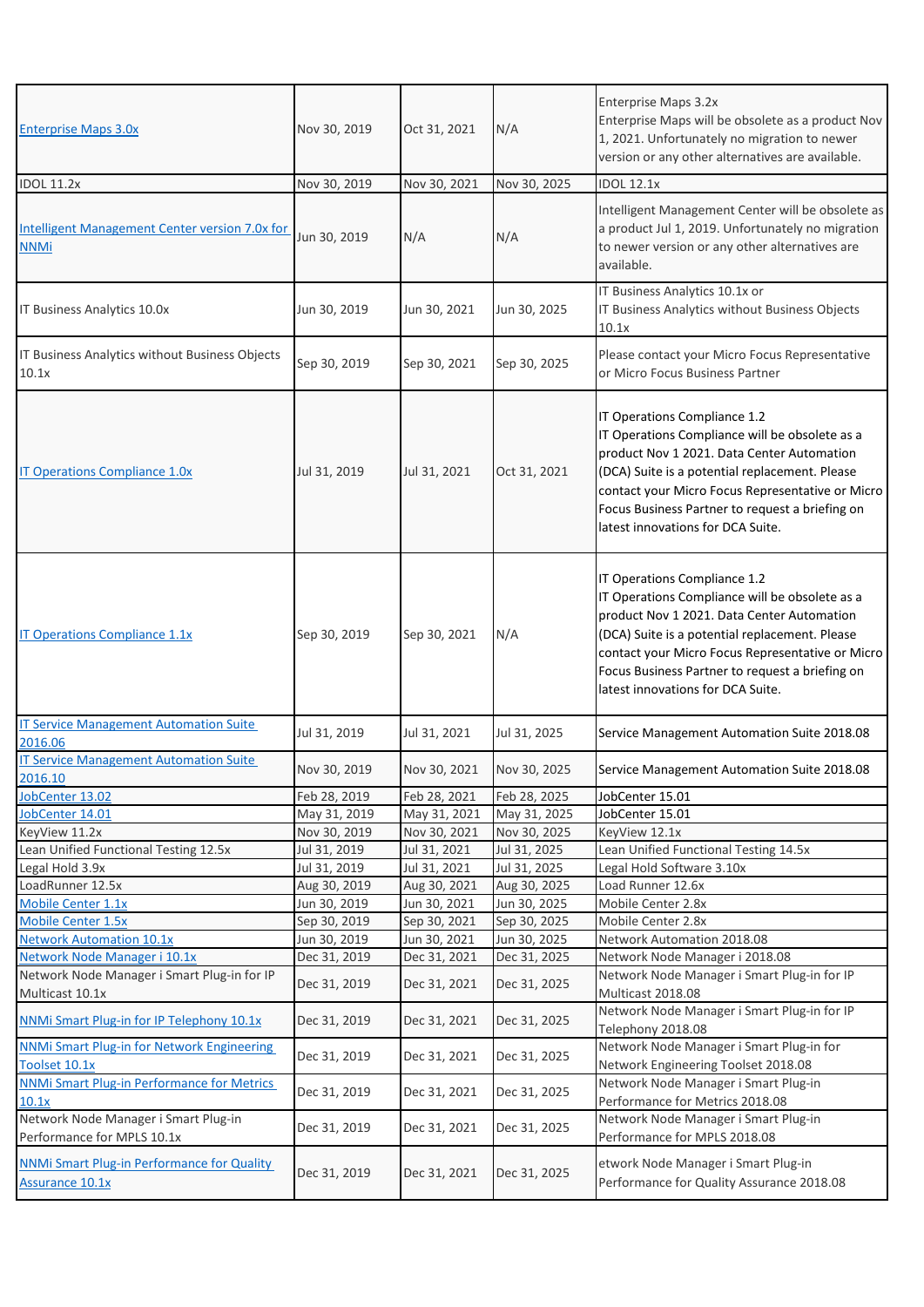| Network Node Manager i Smart Plug-in                                     | Dec 31, 2019 | Dec 31, 2021 | Dec 31, 2025 | Network Node Manager i Smart Plug-in                                                                                                                        |
|--------------------------------------------------------------------------|--------------|--------------|--------------|-------------------------------------------------------------------------------------------------------------------------------------------------------------|
| Performance for Traffic 10.1x                                            |              |              |              | Performance for Traffic 2018.08                                                                                                                             |
| Network Virtualization for LoadRunner and<br>Performance Center 12.5x    | Aug 31, 2019 | Aug 31, 2021 | Aug 31, 2025 | LoadRunner and Performance Center 12.6<br>Please contact your Micro Focus Representative<br>or Micro Focus Business Partner.                                |
| <b>Network Virtualization for Mobile 9.0x</b>                            | Feb 28, 2019 | Feb 28, 2021 | Feb 28, 2025 | <b>Network Virtualization 9.1x</b><br>Please contact your Micro Focus Representative<br>or Micro Focus Business Partner.                                    |
| OMi Management Pack for JBoss Application<br>Server 1.0x                 | Dec 31, 2019 | Dec 31, 2021 | Dec 31, 2025 | Operations Bridge Management Pack 2018.11<br>(incl. JBOSS)                                                                                                  |
| <b>OBM Management Pack for Microsoft Exchange</b><br>Server 1.0x         | Nov 30, 2018 | Nov 30, 2020 | Nov 30, 2024 | OBM Management Pack for Microsoft Exchange<br>Server 01.00.00                                                                                               |
| OMi Management Pack for Microsoft<br>SharePoint Server 1.0x              | Mar 31, 2019 | Mar 31, 2021 | Mar 31, 2025 | OBM Management Pack for Microsoft SharePoint<br>Server 01.00.00                                                                                             |
| <b>Operations Analytics 2.2x</b>                                         | Dec 31, 2018 | Dec 31, 2020 | Dec 31, 2024 | Operations Bridge Analytics 3.0x                                                                                                                            |
| <b>Operations Analytics 2.3x</b>                                         | Jun 30, 2019 | Jun 30, 2021 | Jun 30, 2025 | Operations Bridge Analytics 3.0x                                                                                                                            |
| Operations Bridge Reporter 10.0x                                         | Dec 31, 2019 | Dec 31, 2021 | Dec 31, 2025 | Operations Bridge Reporter 10.3x                                                                                                                            |
| Operations Bridge Suite 2014.10                                          | Nov 30, 2018 | Nov 30, 2020 | Nov 30, 2024 | Operations Bridge Suite 2018.08                                                                                                                             |
| <b>Operations Bridge Suite 2015.02</b>                                   | Feb 28, 2019 | Feb 28, 2021 | Feb 28, 2025 | Operations Bridge Suite 2018.08                                                                                                                             |
| Operations Bridge Suite 2015.06                                          | Jun 30, 2019 | Jun 30, 2021 | Jun 30, 2025 | Operations Bridge Suite 2018.08                                                                                                                             |
| Operations Bridge Suite 2015.12                                          | Dec 31, 2019 | Dec 31, 2021 | Dec 31, 2025 | Operations Bridge Suite 2018.08                                                                                                                             |
| <b>Operations Manager i 10.0x</b>                                        | Jan 31, 2019 | Jan 31, 2021 | Jan 31, 2025 | Operations Bridge Manager 2018.05                                                                                                                           |
| Operations Manager i 10.1x                                               | Dec 31, 2019 | Dec 31, 2021 | Dec 31, 2025 | Operations Bridge Manager 2018.05                                                                                                                           |
| <b>Operations Orchestration 10.2x</b>                                    | Dec 31, 2018 | Dec 31, 2020 | Dec 31, 2024 | Operations Orchestration 2018.09                                                                                                                            |
| <b>Operations Orchestration 10.5x</b>                                    | Oct 31, 2019 | Oct 31, 2021 | Oct 31, 2025 | Operations Orchestration 2018.09                                                                                                                            |
| Operations Smart Plug-in 2015.02                                         | Feb 28, 2019 | Feb 28, 2021 | Feb 28, 2025 | Operations Bridge Management Pack<br>Please contact your Micro Focus Representative<br>or Micro Focus Business Partner.                                     |
| Performance Center 12.2x                                                 | Feb 28, 2019 | Feb 28, 2021 | Feb 28, 2025 | Performance Center 12.6x                                                                                                                                    |
| Performance Center 12.5x                                                 | Oct 31, 2019 | Oct 31, 2021 | Oct 31, 2025 | Performance Center 12.6x                                                                                                                                    |
| <b>Project and Portfolio Management 9.3x</b>                             | Sep 30, 2019 | Sep 30, 2021 | Sep 30, 2025 | Project and Portfolio Management 9.5x                                                                                                                       |
| Propel 2.1x                                                              | Dec 31, 2018 | Dec 31, 2020 | Dec 31, 2024 | Propel 2.2x<br>Propel will be obsolete as a product Sep 1, 2026.<br>Propel Support Customer are eligible to migrate to<br>Service Manager Enterprise Suite. |
| <b>Quality Center Enterprise 12.2x</b>                                   | Jan 31, 2019 | Jan 31, 2021 | Jan 31, 2025 | Quality Center Enterprise 12.6x                                                                                                                             |
| <b>Records Manager 8.3x</b>                                              | Dec 31, 2018 | Dec 31, 2020 | Dec 31, 2024 | Content Manager 9.3.x                                                                                                                                       |
| <b>Release Control 9.2x</b>                                              | Mar 31, 2019 | Mar 31, 2021 | Mar 31, 2025 | Release Control 9.6x                                                                                                                                        |
| <b>Server Automation 10.2x</b>                                           | Dec 31, 2019 | Dec 31, 2020 | Dec 31, 2024 | Server Automation 2018.08                                                                                                                                   |
| <b>Service Health Reporter 9.4x</b>                                      | Jan 31, 2019 | Jan 31, 2021 | Jan 31, 2025 | Operations Bridge Reporter 10.3x                                                                                                                            |
| <b>Service Manager 9.3x</b>                                              | Nov 30, 2019 | Nov 30, 2020 | Nov 30, 2023 | Service Manager 9.6x                                                                                                                                        |
| <b>Service Virtualization 3.7x</b>                                       | Jul 31, 2019 | Jul 31, 2021 | Jul 31, 2025 | Service Virtualization 4.2x                                                                                                                                 |
| Service Virtualization 3.8x                                              | Dec 31, 2019 | Dec 31, 2021 | Dec 31, 2025 | Service Virtualization 4.2x                                                                                                                                 |
| SiteScope 11.3x                                                          | Mar 31, 2019 | Mar 31, 2021 | Mar 31, 2025 | Sitescope 11.5x                                                                                                                                             |
| SOA Registry 10.0x (previously called SOA<br><b>Registry Foundation)</b> | Dec 31, 2018 | Dec 31, 2019 | N/A          | SOA Registry will be obsolete as a product Jan 1,<br>2020.<br>Unfortunately no migration to newer version or<br>any other alternatives are available.       |
| <b>Software Asset Management Suite</b>                                   | Apr 30, 2019 | N/A          | N/A          | Asset Manager's "SAM Module"                                                                                                                                |
| <b>Storage Operations Manager 10.0x</b>                                  | Jul 31, 2019 | Jul 31, 2021 | Aug 31, 2021 | <b>Storage Operations Manager 10.2x</b><br>Storage Operations Manager will be obsolete as a<br>product Sep 1, 2021                                          |
| Storage Optimizer 5.4x                                                   | Nov 30, 2019 | Nov 30, 2021 | Nov 30, 2025 | Storage Optimizer 5.5x                                                                                                                                      |
| Structured Data Manager 7.4x                                             | Mar 31, 2019 | Mar 31, 2021 | Mar 31, 2025 | Structured Data Manager 7.6x                                                                                                                                |